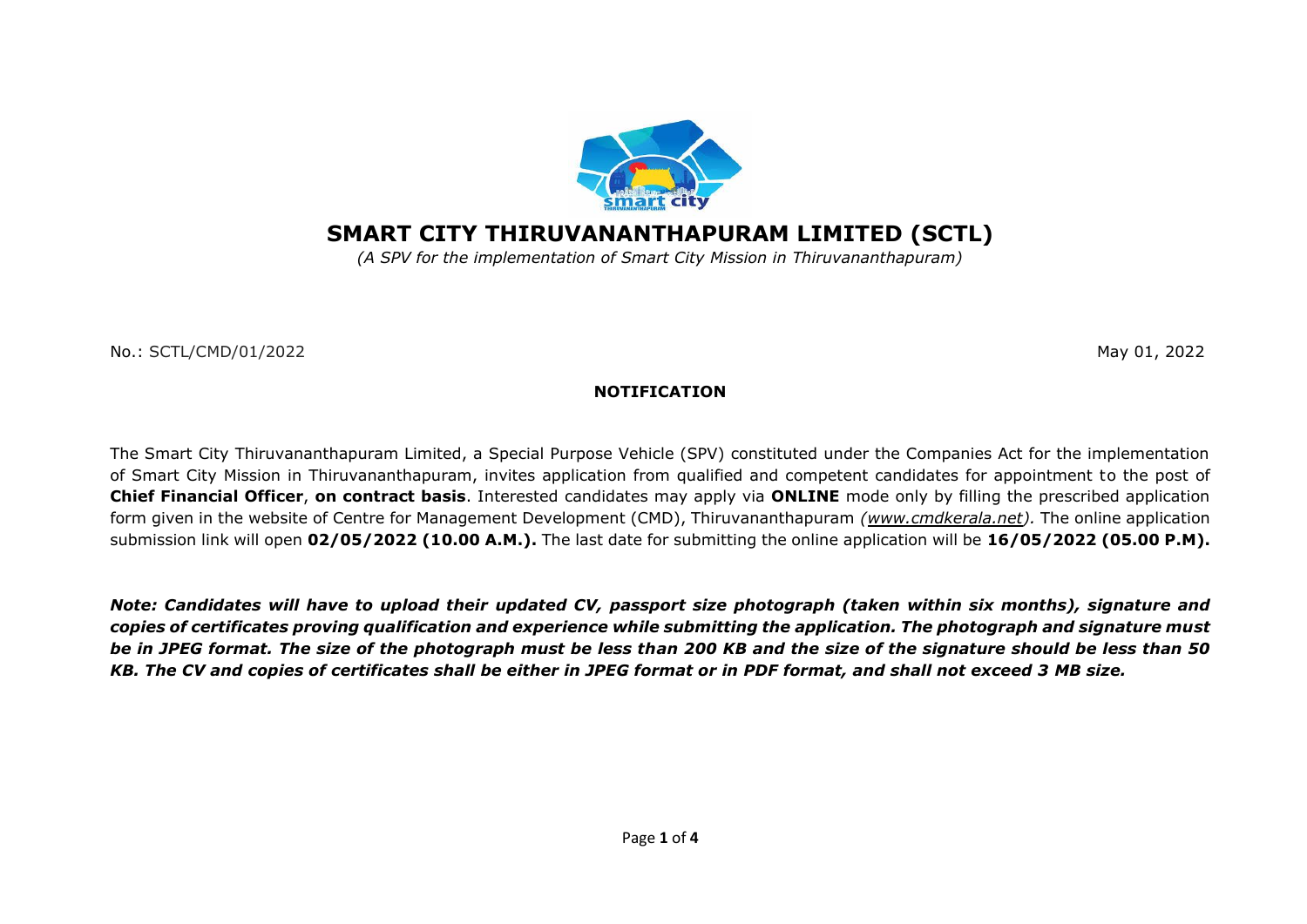## **DETAILS OF POST**

The details regarding the qualification and experience required, no. of vacancies, remuneration etc., are given in the table below.

| SI.<br>No. | Post                                            | <b>Qualification</b>                                    | <b>Experience*</b>                                                                                                                                                                                                                                                                                                                                                                                                                                                                                                                                  | <b>Age Limit</b><br>(as on<br>31/03/2022) | <b>Remuneration</b><br>Range<br>(Per Month) |
|------------|-------------------------------------------------|---------------------------------------------------------|-----------------------------------------------------------------------------------------------------------------------------------------------------------------------------------------------------------------------------------------------------------------------------------------------------------------------------------------------------------------------------------------------------------------------------------------------------------------------------------------------------------------------------------------------------|-------------------------------------------|---------------------------------------------|
| 1          | <b>Chief Financial</b><br>Officer<br>$(1$ Post) | CA or CMA or MBA (Finance)<br>from reputed institutions | 1. Minimum 5 years' post qualification experience for CA/CMA candidate of<br>which 3 years' as senior management position in a reputed company<br>Or<br>Minimum 10 years' post qualification experience for MBA candidates of<br>which 3 years' as Head of Finance division in a reputed organization<br>2. Candidates should have experience in handling finance matters of<br>Infrastructure projects and high level of written and oral communication<br>skills.<br>3. Candidates should have good proficiency in financial/accounting software. | 45 years                                  | Rs. 1,00,000/-<br>to<br>Rs. 1,20,000/-      |

\*-*Only post qualification work experience of the candidate until 31/03/2022 will be considered.* 

### **General Instructions**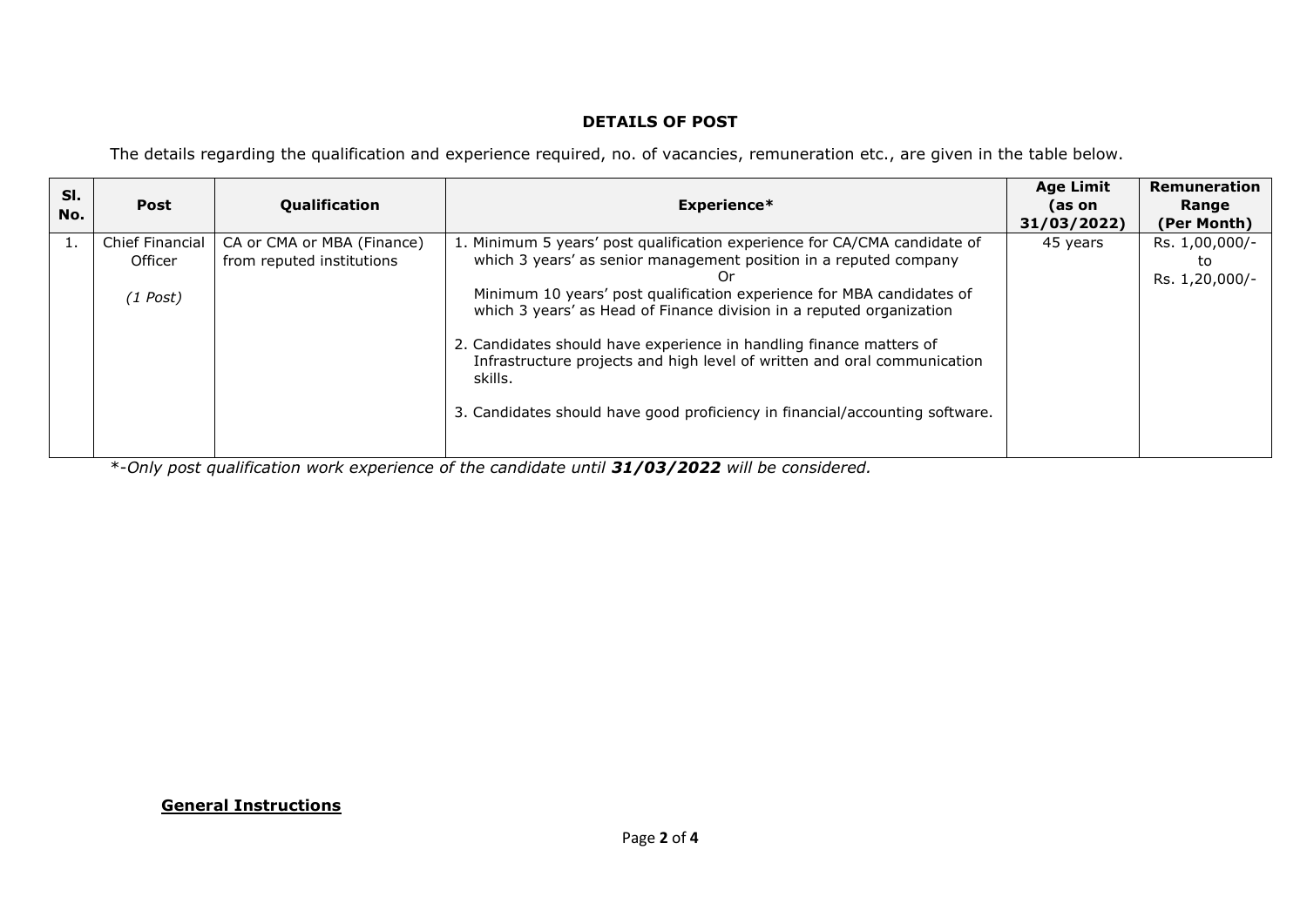## 1. **Candidates should apply through Online mode only.**

- 2. The Smart City Thiruvananthapuram Limited reserves the right to cancel the notification at any stage.
- 3. Please note that no change of application data will be permitted at any stage after completion of registration process of the online application. Merely applying for the post and being shortlisted in the subsequent processes does not imply that a candidate will necessarily be offered employment. No request for considering the candidature under any category/post other than the one in which applied will be entertained.
- 4. Educational qualifications should be from a University/ Institution/ Board recognized by Govt. of India/approved by Govt. Regulatory Bodies.
- 5. The candidate must possess valid Degree Certificate/Provisional Certificate of the necessary qualification at the time of submission of application.
- 6. Have a valid personal email ID and mobile no., which should be kept active till the completion of this Recruitment Process. All official communication will be sent to the registered e-mail id of the candidate.
- 7. Candidates are advised to carefully fill and verify the details filled in the online application themselves as no change will be possible/ entertained after the submission.
- 8. The Name of the candidate should be spelt correctly in the application as it appears in the Certificates/Mark sheets/Identity proof. Any change/alteration found may disqualify the candidature.
- 9. Please note that all the particulars mentioned in the online application including Name of the Candidate, Category, Date of Birth, Address, Mobile Number, Email ID, qualification, experience etc. will be considered as final and no change/modifications will be allowed after submission of the online application form. Candidates are hence advised to fill in the online application form with utmost care as no correspondence regarding change of details will be entertained. CMD will not be responsible for any consequences arising out of furnishing of incorrect and/or incomplete details in the application or omission to provide the required details in the application form.
- 10. If the applicant possesses an equivalent qualification, he/she should also upload the equivalency certificate along with the qualification certificate or else the application will not be considered.
- 11.Any information submitted by an applicant in his/ her application shall be binding on the candidate personally and he/she shall be liable for prosecution/ civil consequences in case the information/ details furnished by him/her are found to be false at a later stage.
- 12.Applicants need to upload a valid certificate for every experience he/she mentioned. In the case of the latest/current experience an affidavit bearing all details (name of organization, designation, period, task and duties) shall be uploaded. The copy of appointment letters, salary certificates, pay slips etc. will not be accepted in lieu of work experience certificate.
- 13. Decision of the concerned authority in all matters relating to recruitment will be final and binding on the candidates. No correspondence or personal enquiries shall be entertained in this regard.
- 14. Instances of providing incorrect information and/or process violation by a candidate detected at any stage of the selection process will lead to disqualification of the candidate from the selection process and he/she will not be allowed to appear in any recruitment process